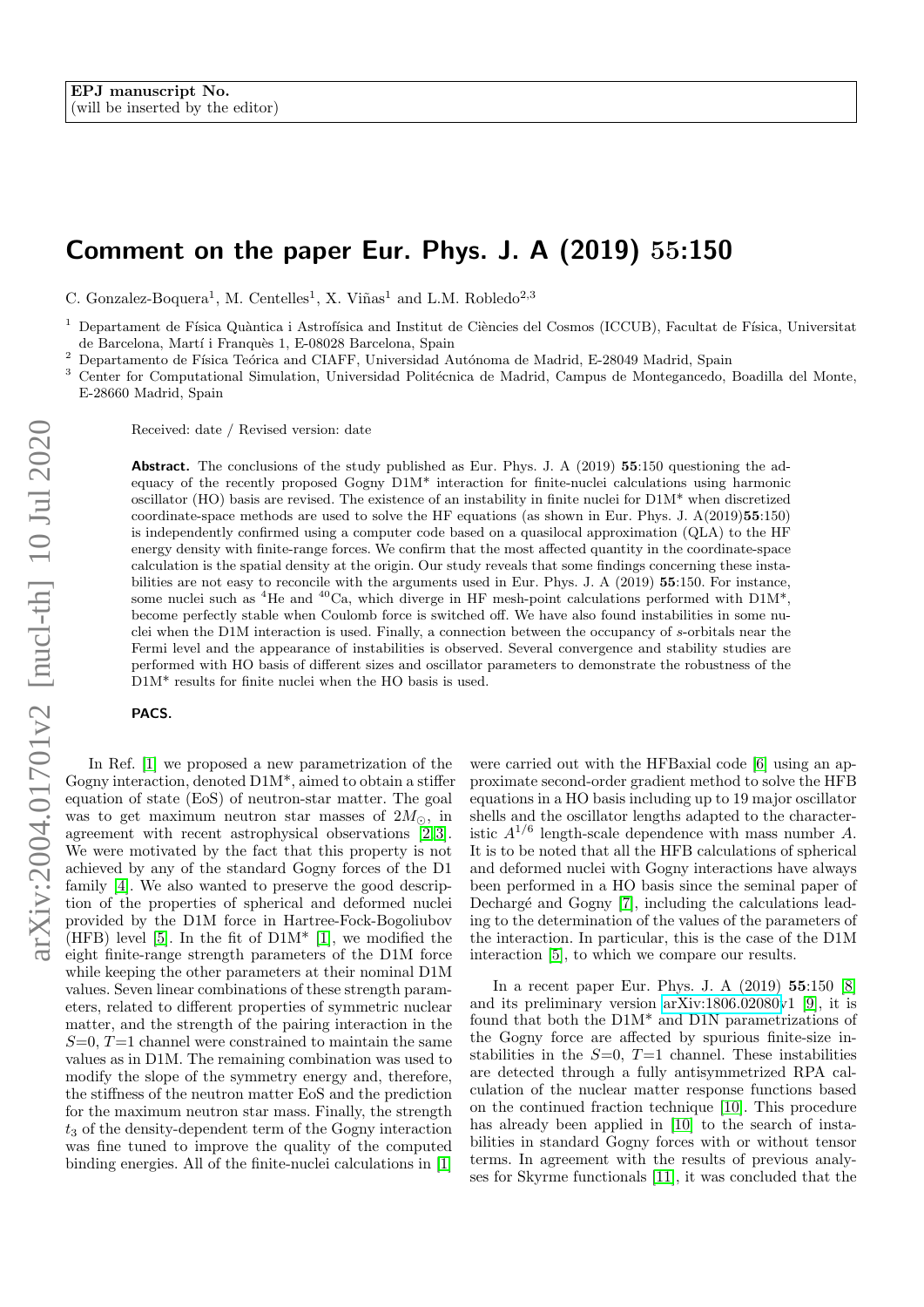

<span id="page-1-0"></span>Fig. 1. Solid lines: Neutron density of <sup>208</sup>Pb computed with the D1M force with a HO basis with 12, 14, 16, 18 and 19 shells (yellow, red, green, blue and black curves, respectively). Dashed lines: The same density obtained through a HF calculation on a mesh in the quasilocal approach. Dash-dotted lines: The same density extracted from Fig. 3 in Ref. [\[9\]](#page-5-8) (HF calculation on a mesh with the  $\text{FINRES}_4$  code [\[12\]](#page-5-11)).

key quantity to detect spurious finite-size instabilities is the critical density  $\rho_c$ . It is claimed that these instabilities develop unphysical results in some properties of the nuclei, as for example in the proton and neutron densities, if  $\rho_c \simeq 1.2 \rho_0 \simeq 0.20$  fm<sup>-3</sup> for a momentum transfer of about 2.5 fm<sup>−</sup><sup>1</sup> . This critical density may be reached in HF calculations of some nuclei, as for example <sup>40</sup>Ca. The instabilities of D1M\* and D1N were predicted in nuclear matter [\[9,](#page-5-8) [8,](#page-5-7) [10\]](#page-5-9) and their appearance in coordinate-space calculations of spherical finite nuclei was confirmed in [\[9,](#page-5-8) [8\]](#page-5-7) using the  $FINRES<sub>4</sub>$  computer code [\[12\]](#page-5-11). As a consequence of finite-size instabilities, the neutron and proton density profiles of nuclei largely vary from one iteration to the next in the iterative solution of the non-linear HFB equations, without reaching convergence.

In our paper [arXiv:1807.10159v](http://arxiv.org/abs/1807.10159)1 [\[13\]](#page-5-12) we commented on the results of [arXiv:1806.02080v](http://arxiv.org/abs/1806.02080)1 [\[9\]](#page-5-8) and provided additional (and in our opinion very relevant) information about the possible impact of the finite-size instability of the D1M<sup>∗</sup> force on calculations of observables like binding energies, neutron and proton radii and density profiles of finite nuclei using a HO basis. As discussed in detail in [\[13\]](#page-5-12), we have found several important facts that, in our opinion, cannot be easily explained with the arguments used in Refs. [\[9,](#page-5-8) [8\]](#page-5-7). However, our [arXiv:1807.10159v](http://arxiv.org/abs/1807.10159)1 paper [\[13\]](#page-5-12)—available well before the submission date of Ref. [\[8\]](#page-5-7) to European Physical Journal A—is never mentioned in Ref. [\[8\]](#page-5-7) although it was early reported to the authors of [\[9,](#page-5-8) [8\]](#page-5-7).

In order to independently confirm the results of [\[9,](#page-5-8) [8\]](#page-5-7) we have performed HF calculations with Gogny forces on a spatial mesh assuming spherical symmetry. To this end we use the QLA described in Ref. [\[15\]](#page-5-13). In this approach the HF exchange energy density is approximated by a quasilocal functional obtained using the extended Thomas-Fermi (ETF) density matrix [\[16\]](#page-5-14), which is similar to the expansion for this quantity proposed by Negele and Vautherin



<span id="page-1-2"></span>Fig. 2. The same as in Fig. [1](#page-1-0) but for the proton density.



<span id="page-1-1"></span>Fig. 3. The same as in Fig. [1](#page-1-0) but computed with the D1M\* force. The HF density is displayed for three different number of iterations.



<span id="page-1-3"></span>Fig. 4. The same as in Fig. [3](#page-1-1) but for the proton density.

[\[17\]](#page-5-15) or by Campi and Bouyssy [\[18\]](#page-5-16). In the QLA the energy density functional for finite-range effective interactions becomes local and therefore the HF equations in coordinatespace take a similar form to those of Skyrme forces [\[19\]](#page-5-17). In Refs. [\[15,](#page-5-13) [20,](#page-5-18) [21\]](#page-5-19) it has been shown that calculations in coordinate space using the QLA provide results that are very close to the full HF values obtained with the HO basis. It is also important to point out that the HF results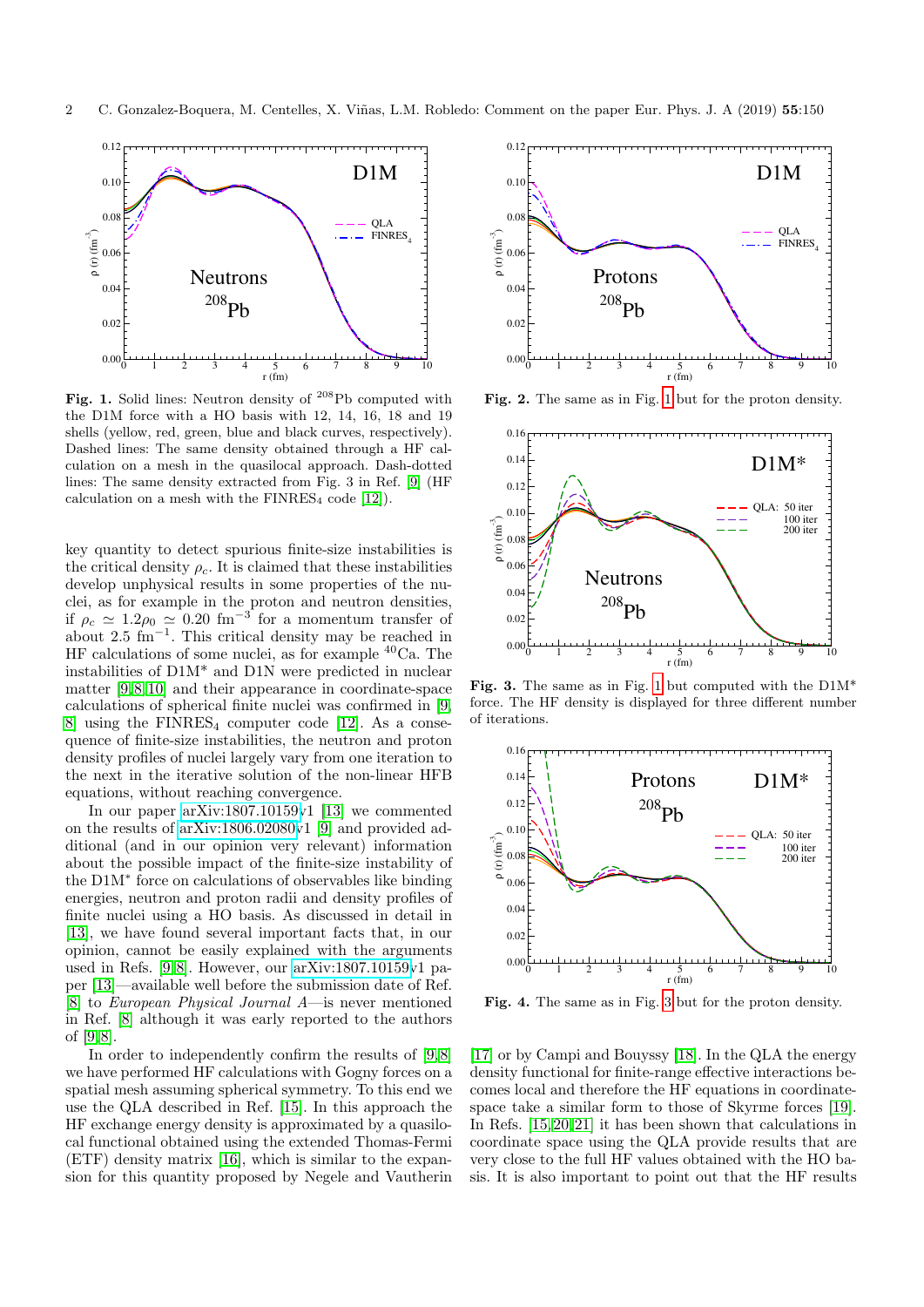from QLA accurately agree with those computed with the  $FINRES<sub>4</sub> code [12]$  $FINRES<sub>4</sub> code [12]$ . As an example, we show in Figs. [1](#page-1-0) and [2](#page-1-2) the <sup>208</sup>Pb neutron and proton density profiles calculated with the D1M interaction using both coordinatespace codes, where the close agreement between the two methods is clearly seen. From Figs. [1](#page-1-0) and [2](#page-1-2) we also learn that the mesh calculations produce density profiles with more pronounced oscillations near the center of the nucleus than the HO basis calculations (also shown in these figures for comparison). This is a first qualitative indication that spherical densities calculated in a mesh may be more affected by the finite-size instabilities than the ones computed with a HO basis. We also find that mesh calculations with the QLA are well suited for the analysis of instabilities in spherical nuclei in coordinate-space calculations, as it reproduces all the instabilities of finite nuclei reported in  $[9, 8]$  $[9, 8]$ . As an example, Figs. [3](#page-1-1) and [4](#page-1-3) show the proton and neutron densities of <sup>208</sup>Pb calculated with the D1M<sup>∗</sup> interaction and obtained after a given number of iterations using the QLA. Clearly, in this case the meshpoint density profiles display a divergent behaviour with increasing number of iterations.

Let us now turn our attention to several conclusions that can be extracted from the mesh calculation that are barely or not discussed at all in [\[9,](#page-5-8) [8\]](#page-5-7). First, we have performed HF calculations with the D1M\* force for spherical even-even symmetric nuclei from N = Z = 2 to  $N = Z = 126$  on a mesh without Coulomb interaction. To do these calculations we start from a trial symmetric Woods-Saxon potential and impose along the whole calculation the same number of neutrons as protons, so that isovector contributions are completely eliminated. These HF calculations are perfectly stable and the corresponding densities are fully converged after a large number of iterations ( $\sim$  10000 with a mixing factor 0.9 [\[13\]](#page-5-12)). This seems to be in contradiction with, or unexplained by, the claim of [\[9,](#page-5-8) [8\]](#page-5-7) relating the instabilities to a critical density  $\rho_c$  in nuclear matter. For instance, in the case of <sup>4</sup>He and <sup>40</sup>Ca including Coulomb effects, the HF results are unstable but turning the Coulomb force off makes the results completely stable in spite of the fact that the central proton and neutron densities are almost identical in the charged and uncharged cases. This fact corroborates that the origin of the instabilities is related to the isovector sector of the interaction. On the other hand, it is to be noted that there exist nuclei with  $D1M^*$ , such as <sup>16</sup>O,  $100\text{Sn}$  or the very asymmetric  $176\text{Sn}$ , that fully converge in the coordinate-space calculation, even with the Coulomb interaction switched on. This has been verified with both our QLA code and the  $\text{FINRES}_4$  code [\[14\]](#page-5-20). It tells us that the asymmetry of the nucleus is not a sufficient condition for developing the finite-size instabilities and that there can be other factors, such as the structure of the nucleus, as we shall discuss below, that also play a role.

We have also detected that when the D1M interaction is applied in coordinate-space calculations some nuclei such as  ${}^{52}Ca, {}^{54}Ca, {}^{56}Ca, {}^{54}Ti, {}^{56}Ti, {}^{58}Fe, {}^{60}Fe, {}^{62}Fe,$  ${}^{60}\mathrm{Ni}$  and  ${}^{62}\mathrm{Ni}$  are unstable at the HF level. As the critical density  $\rho_c$  for D1M is about 1.35 $\rho_0$  [\[9,](#page-5-8)8], our finding is

<span id="page-2-0"></span>Table 1. For the D1M and D1M\* Gogny interactions, Hartree-Fock binding energies obtained from the HO-basis calculation, the coordinate-space quasilocal calculation (QLA) and the full coordinate-space calculation ( $\text{FINRES}_4$ ) [\[14\]](#page-5-20). The percentage deviation of the HO-basis energy from the coordinate-space energy is shown in brackets.

|                     | $B_{\rm HO}(\rm MeV)$ | $B_{\text{QLA}}(\text{MeV})$ | $B_{\text{FINRES}_4}(\text{MeV})$ |
|---------------------|-----------------------|------------------------------|-----------------------------------|
| D1M                 |                       |                              |                                   |
| 16 <sub>O</sub>     | 128.02                | 127.02 (0.79%)               | $128.07(0.04\%)$                  |
| $^{132}\mathrm{Sn}$ | 1102.57               | 1103.31 (0.07%)              | 1104.29 (0.16%)                   |
| $^{208}Ph$          | 1636.08               | 1637.96 (0.11%)              | 1639.31 (0.20%)                   |
| $DM*$               |                       |                              |                                   |
| 16 <sub>O</sub>     | 128.32                | $127.29(0.81\%)$             | $128.58(0.21\%)$                  |
| $^{100}\mathrm{Sn}$ | 827.98                | 824.71 (0.40%)               | 829.08 (0.13%)                    |
| $^{176}Sn$          | 1146.15               | 1146.26 (0.01%)              | 1147.51 (0.12%)                   |

in contradiction with the criterion proposed in Refs. [\[9,](#page-5-8) [8\]](#page-5-7) because D1M should be stable according to it.

In the upper part of Table [1](#page-2-0) we report the binding energies of the nuclei  $^{16}$ O,  $^{132}$ Sn and  $^{208}$ Pb calculated with the D1M interaction using a HO basis  $[6]$ , the FINRES<sub>4</sub> code [\[12\]](#page-5-11) and the QLA used in this work. We can see that the HF binding energies computed with  $\text{FINRES}_4$ are slightly larger than the ones provided by the HO basis, as can be expected. On the other hand, the QLA results are in excellent agreement with those obtained in full  $HF$  calculations using the HO basis or the  $FINRES<sub>4</sub>$  code, being the differences less than 1% for all considered nuclei. A similar situation is found for the nuclei  ${}^{16}O, {}^{100}Sn$ and <sup>176</sup>Sn computed with the D1M<sup>∗</sup> force, where the corresponding binding energies are given in the lower part of Table [1.](#page-2-0) These nuclei are found to be stable in coordinate space by independent calculations performed with the QLA and the  $\text{FINRES}_4$  codes [\[14\]](#page-5-20). The agreement between the HO basis and mesh results is again excellent in D1M\* when the mesh calculations converge, which further supports the reliability of using the HO basis approach with D1M\*. Regarding unstable nuclei in coordinate space, we have found, as discussed in [\[13\]](#page-5-12), empirical evidence that the appearance of instabilities in finite nuclei is directly related to the presence of s-orbitals in the neighborhood of the Fermi level. This is, for example, the case in the nuclei  ${}^{4}$ He and  ${}^{40}$ Ca (neutrons and protons) and <sup>208</sup>Pb (protons) computed with D1M\*. However, the nuclei  ${}^{16}O$ ,  ${}^{100}Sn$  or  ${}^{176}Sn$ , for which the s-orbitals are far from the Fermi level, are stable with the same D1M\* force. A paradigmatic example is the case of the nuclei <sup>22</sup>O and  $^{24}$ O. At HF level, the Fermi level of  $^{22}$ O is placed at the  $1d_{5/2}$  orbital and this nucleus is stable, whereas the nucleus <sup>24</sup>O has its Fermi level in the  $2s_{1/2}$  orbital and it is unstable. We have also considered the case where pairing correlations are taken into account through a HF+BCS mesh-point calculation within the QLA [\[20\]](#page-5-18). Notice that this differs from the pairing calculations for open-shell nuclei of Ref. [\[8\]](#page-5-7) performed at HFB level. The presence of excited  $s_{1/2}$  energy levels in the single-particle spectrum considered for the BCS space makes the calculation un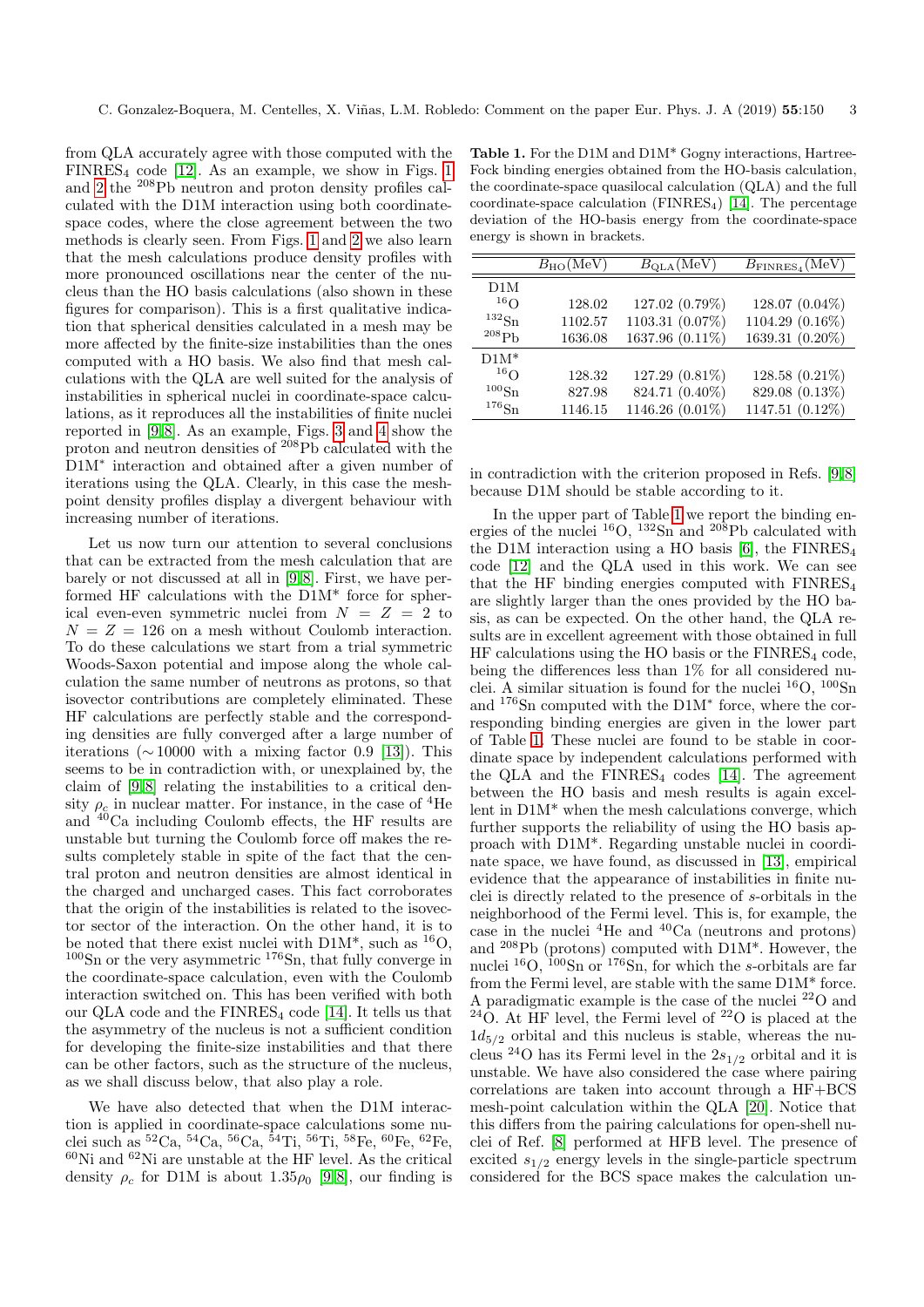stable when the  $s_{1/2}$  level is close to the Fermi level, in spite of the fact that the calculation is stable at HF level. If the occupation of the  $s_{1/2}$  level is small, i.e., this level is far away from the chemical potential, the HF+BCS calculations may be stable.

Finally, let us point out that, in spite of the nonconvergent behavior of the nucleon density profiles when the mesh-point calculation is unstable, there is a range of values in the number of iterations for which integrated quantities such as the total binding energies present a smooth plateau pattern where the energy remains almost constant. The quantities in the calculation will ultimately oscillate when the number of iterations grows. We find [\[13\]](#page-5-12) that the number of iterations for which the energy remains in the plateau region weakly depends on the initialization conditions whereas it is strongly affected by the mixing factor. This number also strongly depends on the considered nucleus, and, in particular, on the relative position of the  $s_{1/2}$  levels with respect to the Fermi energy. For a detailed analysis of the plateau pattern in the energy and other integrated quantities such as rms radii, or the virial theorem, we refer the reader to [\[13\]](#page-5-12).

As established in Refs. [\[11,](#page-5-10) [9,](#page-5-8) [8\]](#page-5-7), RPA calculations of the nuclear matter response function allow one to detect in a rather efficient way instabilities that prevent obtaining fully converged self-consistent results in finite nuclei in coordinate space using some effective interactions, such as D1M\* and D1N. This criterion may fail for some given interactions like D1M, which should be stable according to it. Therefore, our findings point out that the problem is more involved and that additional investigations about the open questions suggested in this Comment are required. In this respect, it would be worth to extend the analysis of Ref [\[23\]](#page-5-21), based on finding imaginary solutions of the RPA in finite nuclei, to the present case involving finite range interactions.

In the paper where  $D1M^*$  was proposed [\[1\]](#page-5-0), we did finite-nuclei HFB calculations in a HO basis with the HF-Baxial code, to fine-tune the density-dependent strength as to improve the agreement of binding energies with experimental data. For those calculations we used a basis with a number of shells depending on the region of the nuclear chart. The calculation covered both deformed and spherical nuclei and we computed the properties of more than 600 even-even nuclei. In this calculations we did not observe any convergence issue after over 30000 HFB calculations. The stability of the HO basis calculations could be related to the ultraviolet cutoff in momentum space inherent to the HO basis. The ultraviolet cutoff serves as a regulator for problems related to high-momentum components in the wave function in a way that closely resembles other regulators in pairing calculations with zero range forces—as, for instance, the introduction of an active window. On the other hand, mesh calculations, with the use of finite differences to evaluate derivatives, are prone to suffer the effect of those ultraviolet problems. This difference between HO basis and mesh calculations was already recognized in  $[9, 8]$  $[9, 8]$ , where it was argued that the use of a HO basis "strongly renormalizes the interaction and inhibits the development of instabilities". However, the authors of [\[9,](#page-5-8) [8\]](#page-5-7) conclude that "the D1M\* interaction should only be used with the basis employed to fit its parameters", a statement that, according to our experience, only applies to the binding energy of the nucleus (the variational quantity) and not to the rest of the observables. From the statement of [\[9,](#page-5-8) [8\]](#page-5-7) one should expect significant changes in the value of physical observables computed with D1M\* as the HO basis size is changed. However, this is not the case for typical HO basis: we have carried out calculations including 11, 13, 15, 17, 19 and 20 full HO shells for some representative nuclei using both D1M\* and D1M. The range of nuclei considered includes deformed nuclei like  $^{224}$ Ra,  $^{168}$ Er or  $^{48}$ Cr and spherical nuclei like  $^{16}$ O,  ${}^{40}Ca$ ,  ${}^{56}Ni$ ,  ${}^{100}Sn$ ,  ${}^{132}Sn$  or  ${}^{208}Pb$ . Except for the binding energy (which is the variational magnitude and therefore always increases with increasing basis size), the changes in the other observables (radii, quadrupole deformation, octupole deformation, excitation energy of the lowest quasiparticle, etc.) are of the order of a few in a thousand when going from the smallest to the largest basis. Interestingly, the convergence rate with basis size of the density at the origin is rather slow and requires a large number of shells both in D1M and D1M\*, and even in the D1S case, as can be seen in Figs. [1](#page-1-0)[–4.](#page-1-3) It is to be pointed out that the central density does not enter significantly in most of the observables like radii or multipole moments as the corresponding operators go to zero at the origin. Also the energy, which should be more sensitive through the strongly repulsive density-dependent part of the interaction to the slow convergence rate of the central density, shows a smooth behavior. On the other hand, in Ref. [\[22\]](#page-5-22) we studied fission properties of the uranium isotopes including very neutronrich isotopes using, among others, the parametrization D1N, which is known to show instabilities [\[9\]](#page-5-8). In those calculations we used a HO basis very different from the one used in the D1N fit to ground-state properties and never observed any significant deviation in the shape and properties of the potential energy surfaces from the ones obtained with the D1S and D1M parametrizations. As additional evidence, we show in Fig. [5](#page-4-0) the difference in HFB energies  $\Delta E$  when obtained with different number of HO shells  $(\Delta E = E_{\text{HFB}}(N) - E_{\text{HFB}}(N'))$ . The results are obtained and plotted as a function of the quadrupole deformation parameter  $\beta_2$  for the nucleus  $^{154}$ Sm. To simplify the discussion the same oscillator lengths are used in the whole deformation interval and therefore the convergence of the relative energies is slower than in standard calculations. The two sets of curves correspond to D1M (full) and D1M\* (dotted) and we observe they almost coincide in all the cases. All the results presented above constitute strong evidence that there is an ample range of valid HO basis where the results are converged and consistent.

Our approach is rather pragmatic as there is no formal justification of its validity in a regularization-renormalization framework. It would be very illuminating to study the UV regularization inherent to the HO from this perspective, but we feel such an study lies well beyond the scope of the present comment.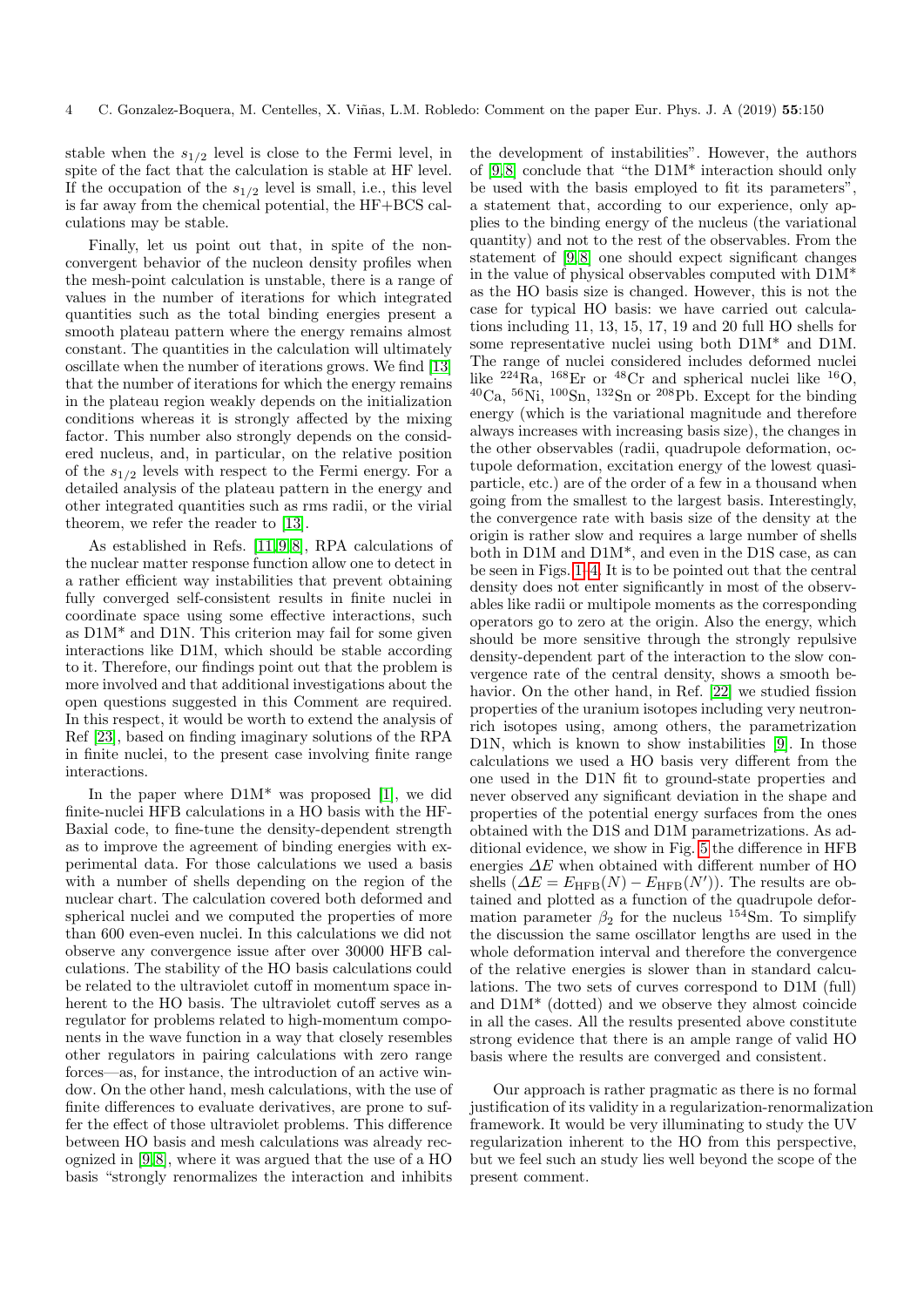

<span id="page-4-0"></span>**Fig. 5.** Energy difference  $\Delta E = E_{\text{HFB}}(N) - E_{\text{HFB}}(N')$  between the HFB energies computed with different number of HO shells and plotted as a function of the quadrupole deformation parameter  $\beta_2$  for the nucleus <sup>154</sup>Sm. The number of HO shells N and  $N'$  for each curve is indicated as labels. Full (dotted) lines correspond to the D1M (D1M\*) parametrizations.

At this point it is worth to mention a difficulty of the HO basis connected with the evaluation of matrix elements of a two-body Gaussian interaction for large values of the HO quantum numbers. The standard expressions [\[24,](#page-5-23) [25,](#page-5-24) [26\]](#page-5-25) for those matrix elements are given in terms of finite alternating-in-sign sums. For large values of the HO quantum numbers the terms in the sums become very large and the alternating sign leads to unwanted loss of accuracy  $[26]$ <sup>[1](#page-4-1)</sup>. This effect starts to be relevant for 22-24 HO shells and can easily turn a repulsive matrix element into an attractive one. This is not a limiting problem for the HO basis as calculations with the Gogny force are in most of the applications well converged already with 22 shells <sup>[2](#page-4-2)</sup>.

Taking the previous considerations into account, it is now possible to understand the results of Fig. [6](#page-4-3) where the energy difference with respect to the reference 16 shell calculation is shown as a function of the number of shells for the nucleus  $48$ Ca. This figure is similar to Fig. 3 of [\[8\]](#page-5-7). We show results for two oscillator lengths, one is  $b = 1.65$  fm and corresponds to the minimum of the HFB energy with 16 shells (red curves). The other corresponds to  $b = 1.9$  fm. In this case the reference HFB energy at 16 shells is higher than the one for  $b = 1.65$  fm. This is the reason why, in the plot, the two set of curves do not converge at the same value of the binding energy with 26 shells. We have tested that with 26 shells the binding energies with different oscillator lengths coincide at the level of a few keV. For  $b = 1.65$  fm we observe a peculiar behaviour in the three



<span id="page-4-3"></span>Fig. 6. For the nucleus  $^{48}$ Ca we show the difference in the total energy with respect to the 16 shell calculation as a function of the number of shells. Results for D1S (stars), D1M (bullets), and D1M\* (open circles) are shown for two different sets of oscillator lengths ( $b = 1.9$  fm, black curves;  $b = 1.65$  fm, red curves). Note the small range of the vertical scale compared with the total energy of  $^{48}$ Ca.

parametrizations D1S, D1M and D1M<sup>\*</sup> at  $N_{\text{osc}} = 20$  that could be a consequence of the inaccurate evaluation of matrix elements. At  $N_{\text{OSC}} = 22 \text{ D}1\text{M}^*$  shows a dip and at  $N_{\rm osc} = 24$  the HFB calculation does not converge leading to wild numbers. This lack of convergence should not be attributed to finite size instabilities as it is suggested in [\[8\]](#page-5-7) but rather to the inaccurate evaluation of matrix elements for large HO quantum numbers. The  $b = 1.9$  fm calculations seem much more stable and show in the three cases a good convergence rate with  $N_{\text{osc}}$ . In D1M\* the convergence rate seems to be slower than for D1S and D1M. From the above results, it is clear that a stable and consistent solution to the problem of evaluating matrix elements of a finite-range Gaussian interaction for large oscillator quantum numbers is required.

Let us also mention that a study of the convergence of calculations with the number of shells with Skyrme forces was carried out in [\[11\]](#page-5-10). In an spherical calculation and for contact forces they were able to reach 60 shells. As the HO basis is complete, in the limit of infinite number of shells the HO results should be equivalent to the ones on a mesh and therefore the appearance of difficulties with 50 or 60 shells is not surprising. For such a large number of shells the ultraviolet cutoff is increased and the regularization property of the HO basis is weakened. Comparing with the pairing case, if we increase the active window size the results will be unphysical. There is another difference with the present case: the expressions for the matrix elements of contact interactions in a HO basis differ from the ones obtained for Gaussian interactions and seem to be less likely to suffer from the numerical instabilities discussed above.

<span id="page-4-1"></span><sup>1</sup> To understand the problem, let us imagine a calculation carried out with 64-bit floating point arithmetic with 13 digits accuracy. If the alternating sign sum involves terms which are 13 orders of magnitude larger that the result of the sum, then the numerical error is of the order of the sum.

<span id="page-4-2"></span><sup>&</sup>lt;sup>2</sup> It is possible to reach 26 shells depending on the nucleus and the oscillator lengths—a typical example is fission where 26 shells are used in the z direction but with a large oscillator length).